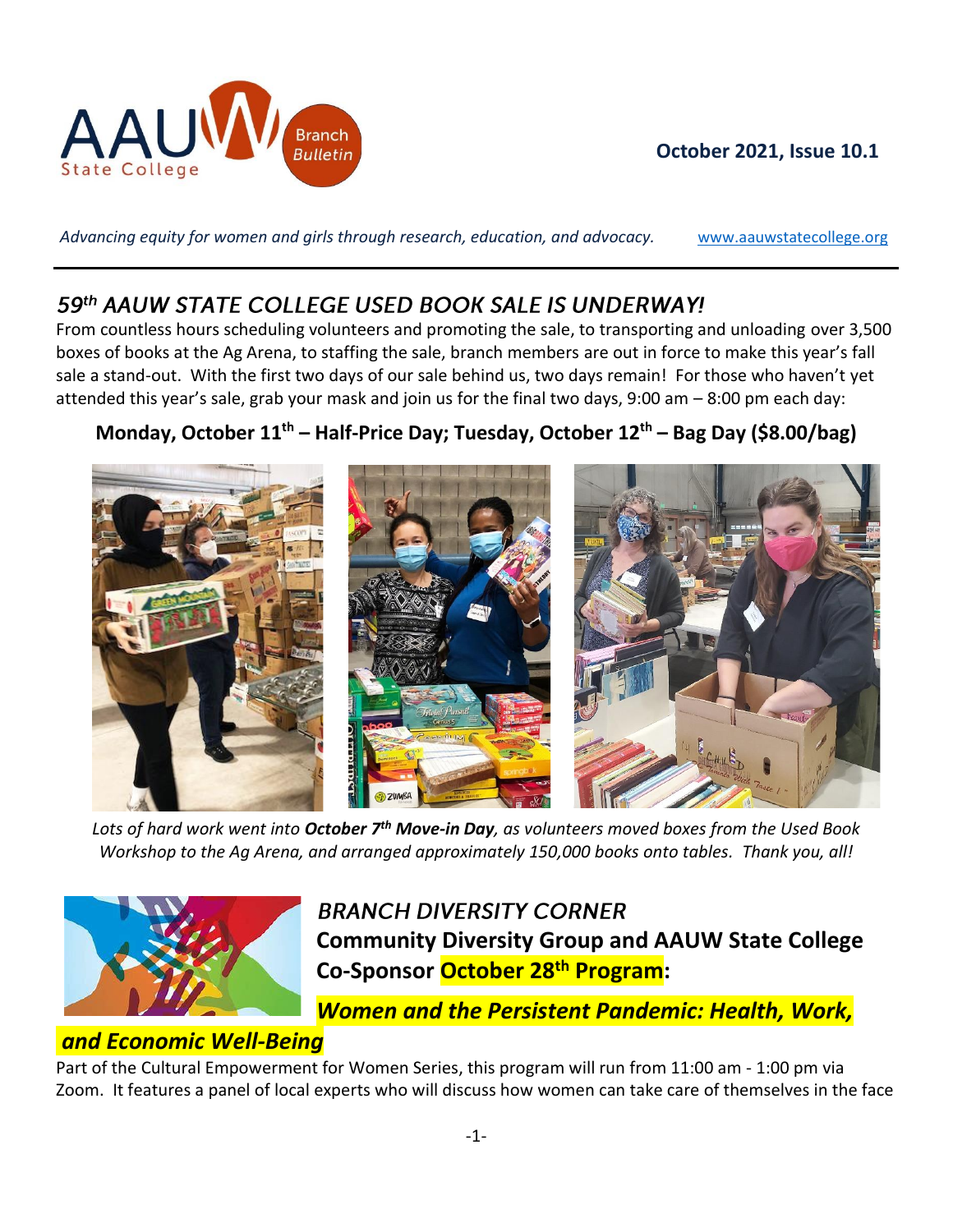of the health, work and economic challenges posed by the persistent pandemic. There will be an open discussion period with the audience.



### **Panelists include:**

- *Nina Cowart, Co-Vice President for Program, AAUW State College (Moderator)*
- *Jordan Glover, Co-Vice President for Membership, AAUW State College*
- *Dr. Lisette Garcia, Assistant Vice President for Diversity, Inclusion & Belonging (DIB), Penn State*
- *Shannon Quick, Director of Programs, Center for Community Resources*

Please share the program flyer with friends and colleagues: [AAUW State College-CDG 10-28-2021 Program](https://drive.google.com/file/d/1KW32TQbw8lU3bW3ngvZH0GSERHrfSs4T/view?usp=sharing) and **register in advance for this meeting**: <https://us02web.zoom.us/meeting/register/tZYsceygqT0iHNP1LjrAEc2Jq-PHJrGcldNo>



### *¡ADELANTE!* **BOOK CLUB to MEET on NOVEMBER 18th**

Our book club is modeled after the AAUW Diversity Outreach for Impact Program, featuring diverse cultures in both fiction and nonfiction offerings.

We meet during the afternoon every other month on the third Thursday of the month, with our next (virtual) meeting taking place on **Thursday, November 18th at 2:30 pm.** We will discuss *The Indigo Girl* by Natasha Boyd, which is an incredible story of dangerous and hidden friendships, ambition, betrayal, and sacrifice.

To participate in the book club, please contact info@aauwstatecollege.org. We warmly welcome new members. Join Zoom Meeting: <https://us02web.zoom.us/j/81390945794?pwd=MzVReUpDUkJhdVVhZFY4RlFqeEErZz09>

*--Naana Nti, AAUW State College Diversity Chair*

## **GENERAL ELECTION GUIDE 2021**



### **DATES:**

**Election Day is 11/2.**

**Deadline to register is 10/18.**

**Last day to apply for a mail-in ballot is 10/26.** Don't wait that long! Once you receive your ballot, you have to get it back to the Elections Office by Election Day. The mail isn't likely to move that fast.

#### **WHAT'S ON THE BALLOT?**

The races of interest are for statewide judges and local school boards. You'll need to check your municipality for council and supervisor races. The countywide races for District Attorney and Jury Commissioner are already settled. **Bernie Cantorna** won both parties' primary elections for District Attorney, so he faces no competition. Each party elects a Jury Commissioner in their primary; placing their names on the fall ballot is a formality.

**JUDICIAL CANDIDATES:** The party of the sitting Governor determines which candidates are listed first on your ballot, so, Democrats first. Note: All judicial terms are for 10 years.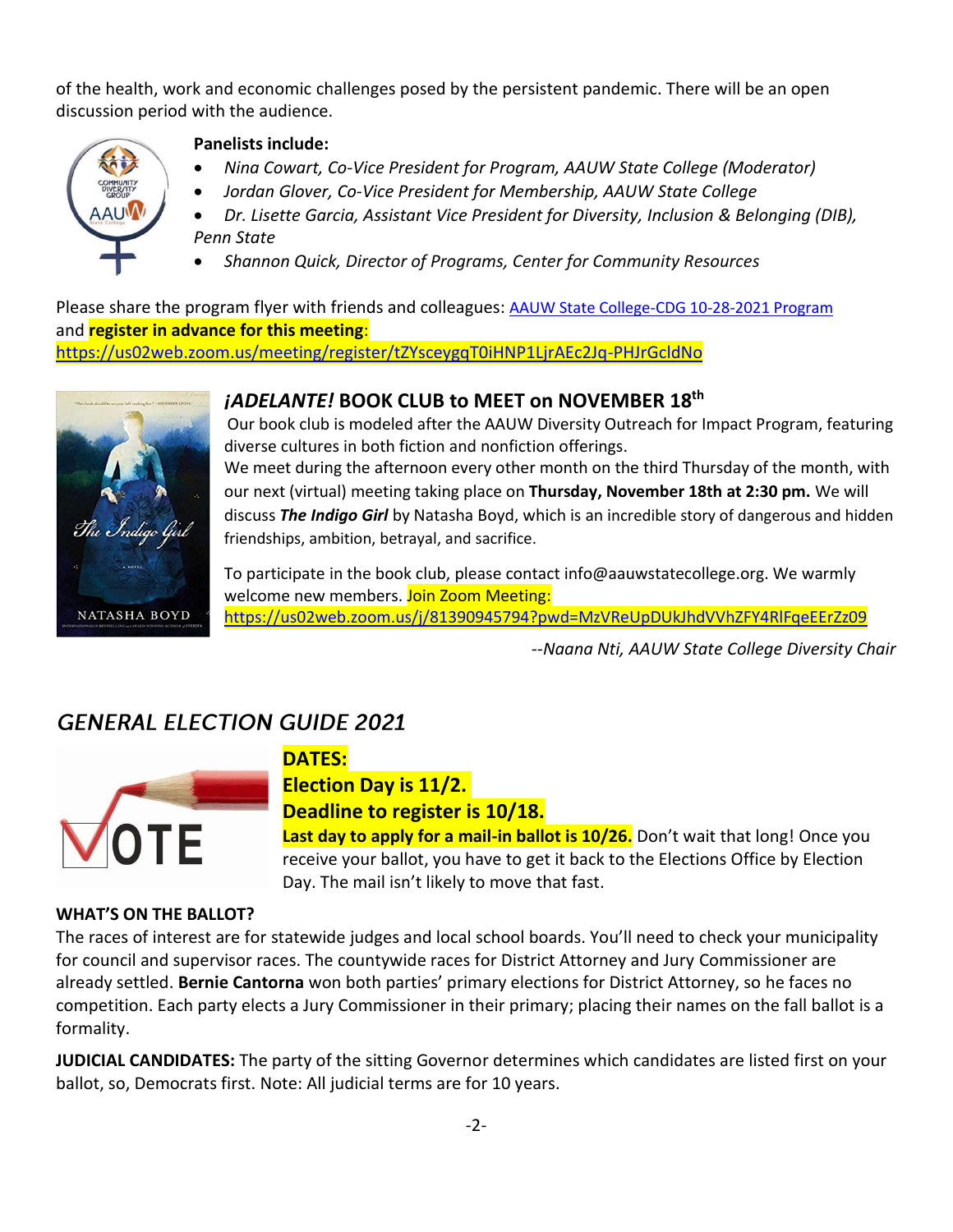The Pennsylvania Bar Association rates all candidates for the statewide bench. You can read their reviews at: [https://www.pabar.org/site/For-Lawyers/Committees-Commissions/Judicial-Evaluation/Resources/JEC-](https://www.pabar.org/site/For-Lawyers/Committees-Commissions/Judicial-Evaluation/Resources/JEC-Ratings/2021)[Ratings/2021](https://www.pabar.org/site/For-Lawyers/Committees-Commissions/Judicial-Evaluation/Resources/JEC-Ratings/2021)

**PENNSYLVANIA SUPREME COURT:** This is the oldest court in the nation. It hears appeals from both Superior and Commonwealth Courts. The current majority is Democratic, but with this seat in play and another in two years, the majority could be reversed. *Vote for one.*

Because both candidates are Highly Recommended by the PA Bar Association, here is a fun fact about each:

- —**Maria McLaughlin**, Democrat, currently a Judge of the Superior Court, is a former Penn State cheerleader who worked three jobs to put herself through college.
- —**Kevin Brobson**, Republican, currently a judge of the Commonwealth Court, is the judge who gave Donald

Trump a win on one of his cases challenging the election results in PA. [Trump actually got his only two wins nationwide from this court; both were overturned by the PA Supreme Court].

**PA SUPERIOR COURT**: This court hears appeals from the county courts primarily involving family law or disputes between individuals. One of the busiest courts in the country, these 15 judges must take every case brought before them. Currently the Republicans control this court 8-7. *Vote for one*.

Both candidates are Recommended by the PA Bar. Your choice here likely depends on the professional background you prefer in a judge for this court.

- —**Timika Lane**, Democrat, currently is a county Judge in Philadelphia. She has served as a public defender and teaches continuing legal education.
- —**Megan Sullivan**, Republican, is currently a lawyer who has spent most of her career as an assistant district attorney in Chester County.

**PENNSYLVANIA COMMONWEALTH COURT**: This court is unique in that it handles cases involving government entities or workers' rights. Of particular interest at the moment, this is the court of original jurisdiction for cases involving election law. Currently the court has a 7-2 Republican majority. *Vote for two.*

Here the Bar Association ratings differ. Democrat David Spurgeon is Highly Recommended. Democrat Lori Dumas is Recommended, as is Republican Andrew Crompton. Republican Stacy Sorokes Wallace is Not Recommended.

- —**David Spurgeon** is a county judge in Allegheny. He has a particular emphasis on domestic violence. An Adjunct Professor at Duquesne Law, he is active in non-profit volunteerism.
- —**Lori Dumas** is a county judge in Philadelphia. She has written on juvenile delinquency and is working on a database with the American Medical Association, as well as being an active non-profit volunteer.
- —**Andrew Crompton** was appointed to fill a two-year vacancy on the Commonwealth Court. Previously he was Chief of Staff and Counsel to former Republican Senate President Pro Tempore Joe Scarnoti.
- —**Stacy Sorokes Wallace** is president of the McKean County Bar Association. She is in private practice specializing in estates and trusts.

**JUDICIAL RETENTIONS**: You will be asked to vote yes or no on whether these judges should get an additional 10-year term on the court where they currently serve.

Centre County Judge **Jonathan Grine** is running for retention. We recommend you vote yes for him.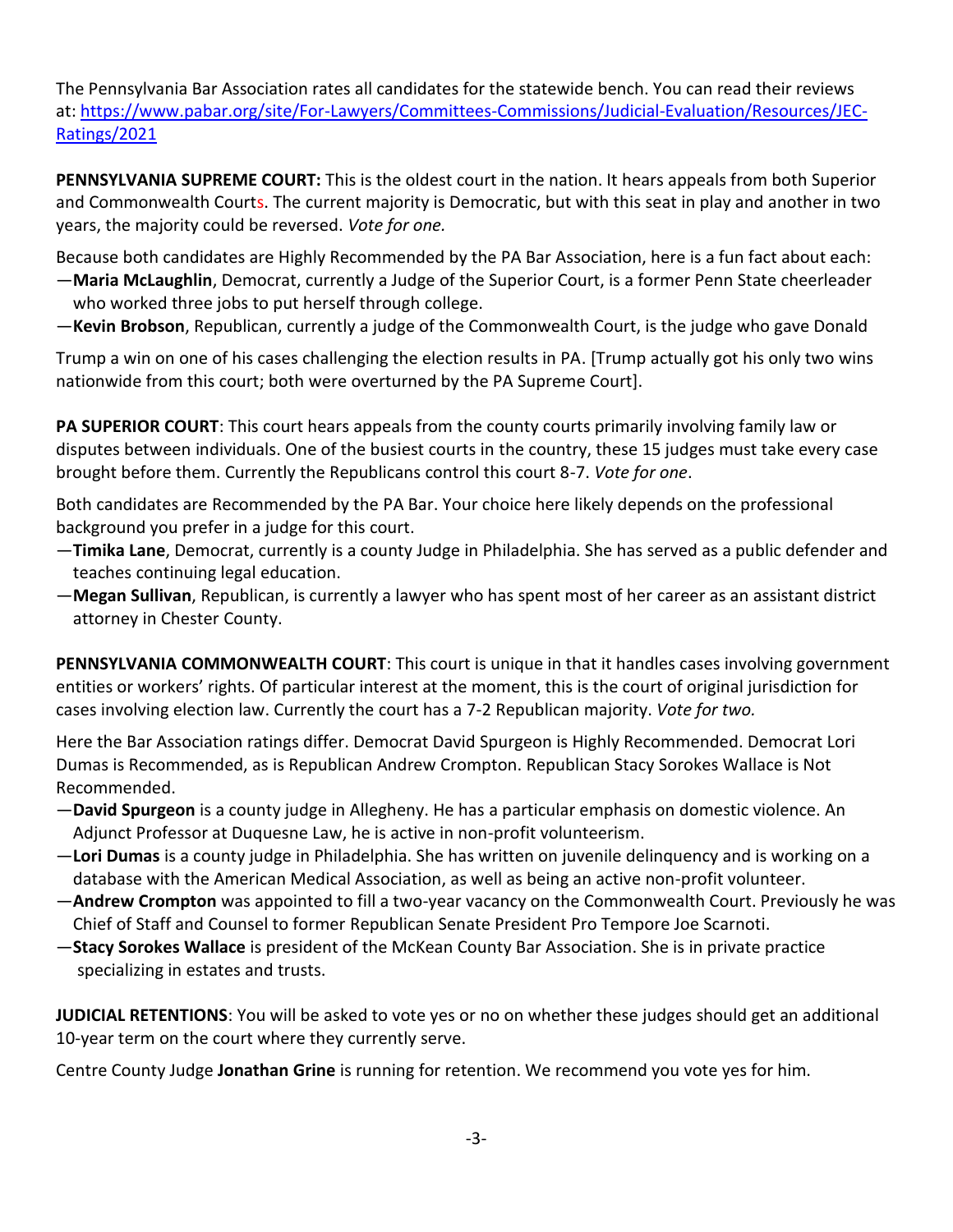**STATE COLLEGE AREA SCHOOL BOARD**: Six candidates are running for four seats. Because school boards are supposed to be non-partisan, candidates typically cross-file, meaning they run for nomination by both parties. Two candidates—Anderson and Buck—were successful. Two other candidates—Crevecoeur and Huff—won Democratic nominations. The other two—Hutchinson and Young—won Republican nominations. What's ironic here is that Hutchinson, the only candidate who is a long serving member of the SCASD board, is a registered Democrat. All these candidates are Democrats except Young, who ran on the Republican ticket only. *Vote for four.*

Here are their websites and a thumbnail description of each, in alphabetical order:

- —**Deborah Anderson** <https://deborahandersonphd.wixsite.com/deborahandersonscasd> She is a volunteer in the district.
- —**Peter Buck** [www.Facebook.com/BuckForSCASD](http://www.facebook.com/BuckForSCASD) He has teaching experience.
- —**Carline Crevecoeur** [www.carlineforschoolboard.com](http://www.carlineforschoolboard.com/) She is a Branch member and a physician.
- —**Jackie Huff** <https://www.huff4scasd.org/> She has teaching experience.
- —**David Hutchinson** [www.Facebook.com/David.hutchinson.52438](http://www.facebook.com/David.hutchinson.52438) A long-time incumbent who has worked with the branch, and a former President of the PA School Boards Association, David has always been willing to talk with anyone who calls for information. He deserves our support.
- —**Michelle Glenn Young** [www.Young4scasd.org](http://www.young4scasd.org/) She is a career naval officer.

People make the mistake of thinking this off year election is not important. They could not be more wrong. Directly and indirectly, these offices have more impact on your life than next year's election for Senator. Please participate!

*--Dianne Gregg and Mary Dupuis, Public Policy Co-Chairs*



## **SUMMER 'LET'S READ MATH' PROGRAM UPDATE**

Three virtual summer sessions were conducted with the Schlow Centre Region Library via Zoom. About ten children participated in each session, which featured the reading of books along with at least one hands-on activity. The sessions were as follows:

### **July 13, 2021 - Sounds**

Book*: Mice Squeak - We Speak* by Tomie dePaola Program: Animal sounds with a discussion on how sound is made. Project: Construction of a simple instrument such as a kazoo or tissue box guitar.

### **July 20, 2021 - Counting**

Books*: One is a Snail, Ten is a Crab* by April Pulley Sayre and Jeff Sayre *Amanda Bean's Amazing Dream* by Cindy Neuschwander Program: Counting and for higher level, multiplication Project: Counting and organizing sets of materials to multiply

### **July 27, 2021 - TANGRAMs**

Book*: Grandfather Tang's Story* by Ann Tompert Program: Learn how to put smaller shapes together to make animal shapes out of TANGRAMs Project: Make one set of TANGRAM shapes

*--Candace Davison, AAUW State College Let's Read Math Coordinator*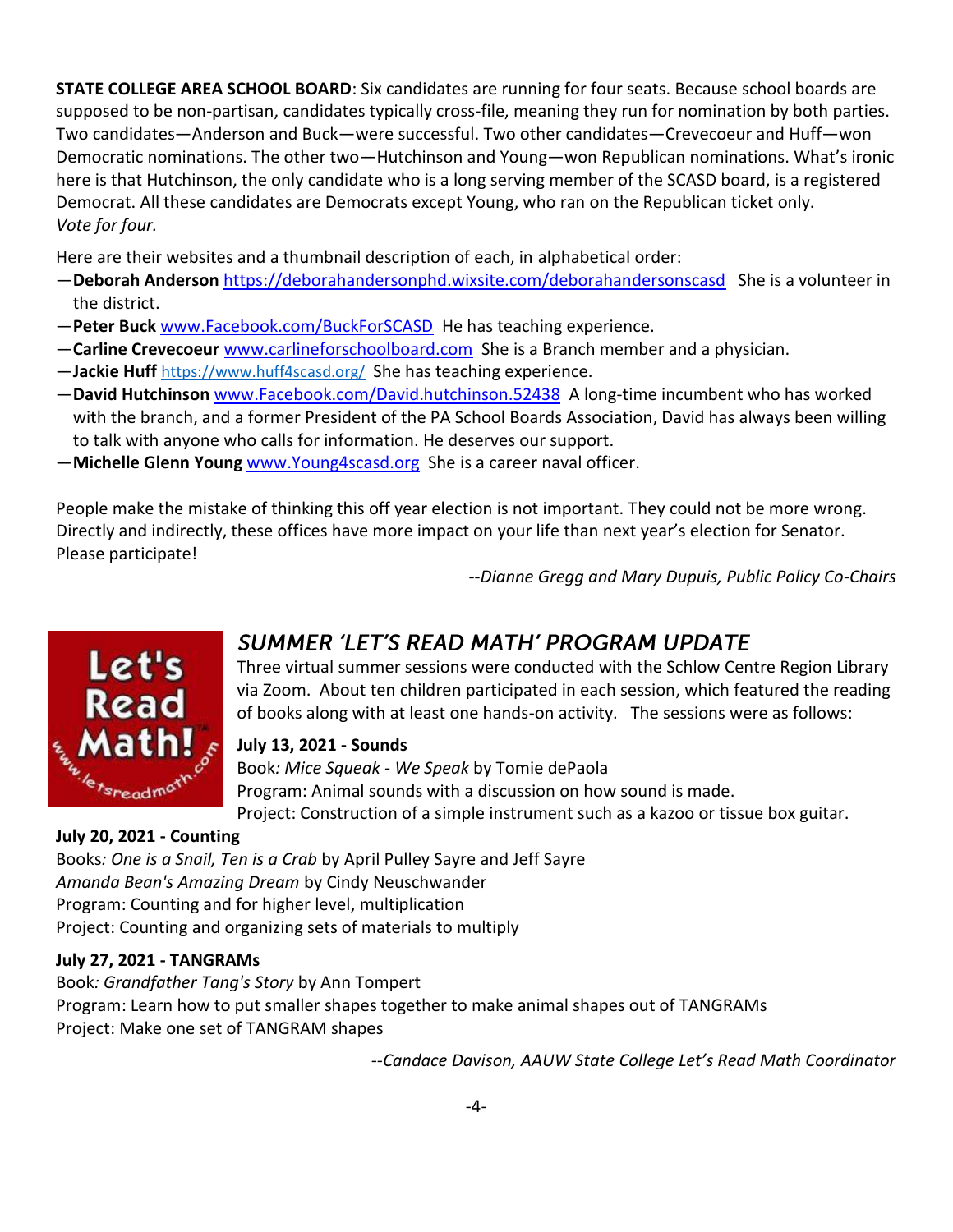# **MEMBER SPOTLIGHT**

# **CANDACE DAVISON: RADIATION SCIENCE & SPACE**

During a Virtual Field Trip, Candace Davison, Assistant Director for Education and Outreach at the Penn State Radiation Science & Engineering Center (RSEC), explains how radiation and cold temperatures are used to simulate space conditions.

**Learn more:**<https://www.ans.org/nuclear/navigatingnuclear/virtualfieldtrips/#nucfrontiers>

Penn State faculty and staff work with the American Nuclear Society to provide technical reviews of educational materials for the Navigating Nuclear curriculum. Access their information and educational materials at: [https://www.ans.org/nuclear/navigatingnuclear/.](https://www.ans.org/nuclear/navigatingnuclear/) Thanks for inviting us on this trip, Candace!



## **INCREASING & RETAINING MEMBERSHIP WEBINAR** Thursday, October 14th

Membership matters. We all hear that, and know it is true for the health of our branch. We don't focus enough on retention and growth, which is where we can improve.

You are invited to attend an upcoming AAUW-Pennsylvania webinar on increasing and retaining membership on **Thursday, October 14, from 8pm – 9pm** for insight and suggestions. A panel of membership VPs from Pennsylvania branches that have been successful in increasing and maintaining membership will present what they have done that works. There will be time for your questions.

All members are encouraged to attend, because branch membership growth is everyone's responsibility. Use the following link to join the Zoom meeting at 8pm on October 14. <https://us02web.zoom.us/j/89034338257?pwd=VVlIY0RpUjQyQXA3N0pTRGkrMUNSQT09>

### **Meeting ID: 890 3433 8257; Passcode: 196827**

## **USED BOOK WORKSHOP REOPENS for DONATIONS STARTING OCTOBER 26TH**

Our Used Book Workshop reopens on Tuesday, October 26. Donations during workshop hours are preferred: **Mondays, 6:00 - 8:00 pm, and Tuesday and Wednesdays, 9:00 am - 2:30 pm**. If you're unable to donate during workshop hours, outdoor book donation bins are available for donations off-hours. Before packing up your books to go, please check to see that they are books that we're able to accept:

[http://aauwstatecollege.org/used\\_book\\_sale\\_donations/.](http://aauwstatecollege.org/used_book_sale_donations/) If you have textbooks older than five years, reference books, or other items that we can't accept (because they are unsellable), they may be recycled through CCRRA bins, once the hard covers are removed.

# *Directions to the Used Book Workshop from State College*

- Take Fox Hollow Road as though you are going to the airport.
- Directly across from the airport entrance, watch for signs to State of the Art and Cannon, which are on the corner of High Tech Road. Turn left.
- Less than ¼ mile down the road, at the end of the high chain link fence on the left, turn right.
- Follow road to the left and pass the back side of the Handy Delivery building. The workshop is at the rear on your right. You should see the book donation bins.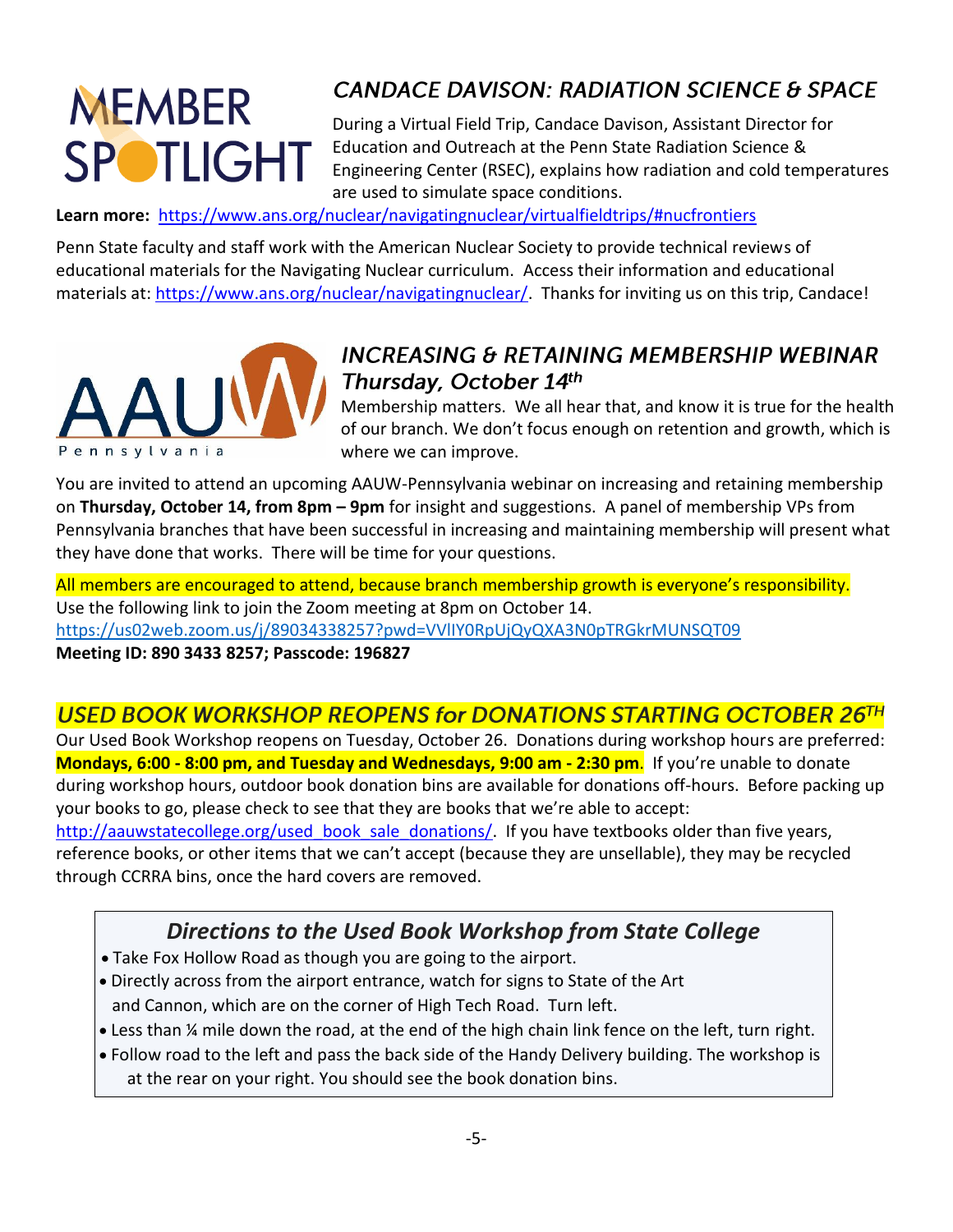# **MID-STATE LITERACY COUNCIL AUCTION ENDS OCTOBER 17 AT 8:00 PM**



A community grant recipient of AAUW State College, Mid-State Literacy Council is celebrating their 50th Anniversary this fall. Their **Anniversary Online Auction,** which began **October 1st ,** will raise money for ESL and Adult Basic Literacy programs that they offer in our community. The auction contains over 250 wonderful items across 14 categories, and closes **October 17th, 8:00 pm**.

### **Visit the auction today: [October 1-17 MSLC Auction Site](https://go.rallyup.com/literacyforlife/Campaign/Details)**

Funds raised by the auction will be essential to assist women who need scholarships to pay for tutoring and class registrations (\$195 per semester). Tax receipts will be provided for donated items.

Have a sneak peek at some of the auction items donated by **AAUW State College members**:



*ABOVE: Pakistani marble stone fruit bowl, 10" diameter (Talat Azhar); 15" Red and silver necklace (Ann Echols); Crocheted brown and camel lap throw (Jackie Esposito); Good Day Café gift card (Mary Dupuis).*



*ABOVE: 1896 Penn State LaVie yearbook (Connie Schroeder)*; *Ladies figure skates, size 7.5 (Jennifer Mastrofski); Women's navy summer day robe (Salua Kamerow); Hand*-*painted bowl with gold trim, 8" diameter (Amy Wilson).*